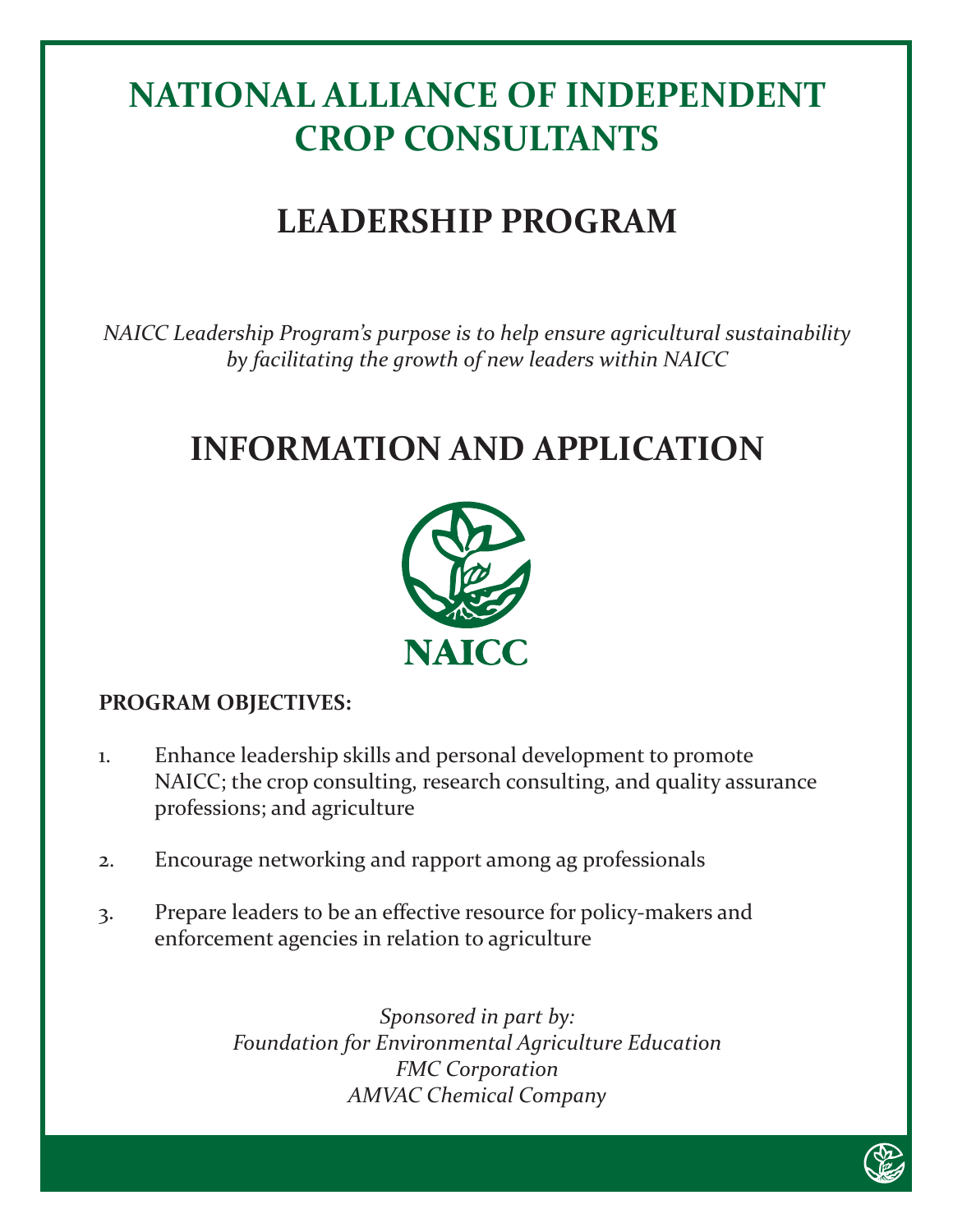### **OVERVIEW AND APPLICATION PROCESS**

#### **Overview of Program**

The NAICC Leadership Program (NAICCLP) consists of three modules starting in the summer or fall months and continuing to a March meeting in Washington, DC the following year.

#### **Module I Two Summer or Fall Field Visits**

Class participants will individually make a one-day visit to another NAICC member's facility who shares the applicant's area of expertise. The second visit will be made to an NAICC member's facility that is outside of the applicant's area of expertise. The second visit is estimated to be three days. Travel time may extend the days estimated above.

*Participant's responsibilities include:*

- • *Allocating time away from work to attend these trips*
- Discussing with host on business aspects of facility and local, state and national *issues affecting host and his/her clients.*
- • *Submitting a newsletter article about experience with hosts*
- • *Sending thank you notes to hosts*

### **Module II NAICC Annual Meeting**

The NAICC Annual Meeting is an excellent way to hone leadership skills and work closely with the current NAICC leadership. Time at the Annual Meeting is estimated at a minumum of  $\frac{1}{2}$  days.

*Participant's responsibilities include:*

- • *Allocating time away from work to attend this meeting*
- • *Participating in NAICC committee meetings*
- • *Participating in a public speaking workshop*
- • *Making a presentation about the Leadership Program during Plenary/Business Session*
- • *Participating in New Members events*
- Interacting with exhibitors in the Exhibit Hall and at the Sustaining Members *reception*

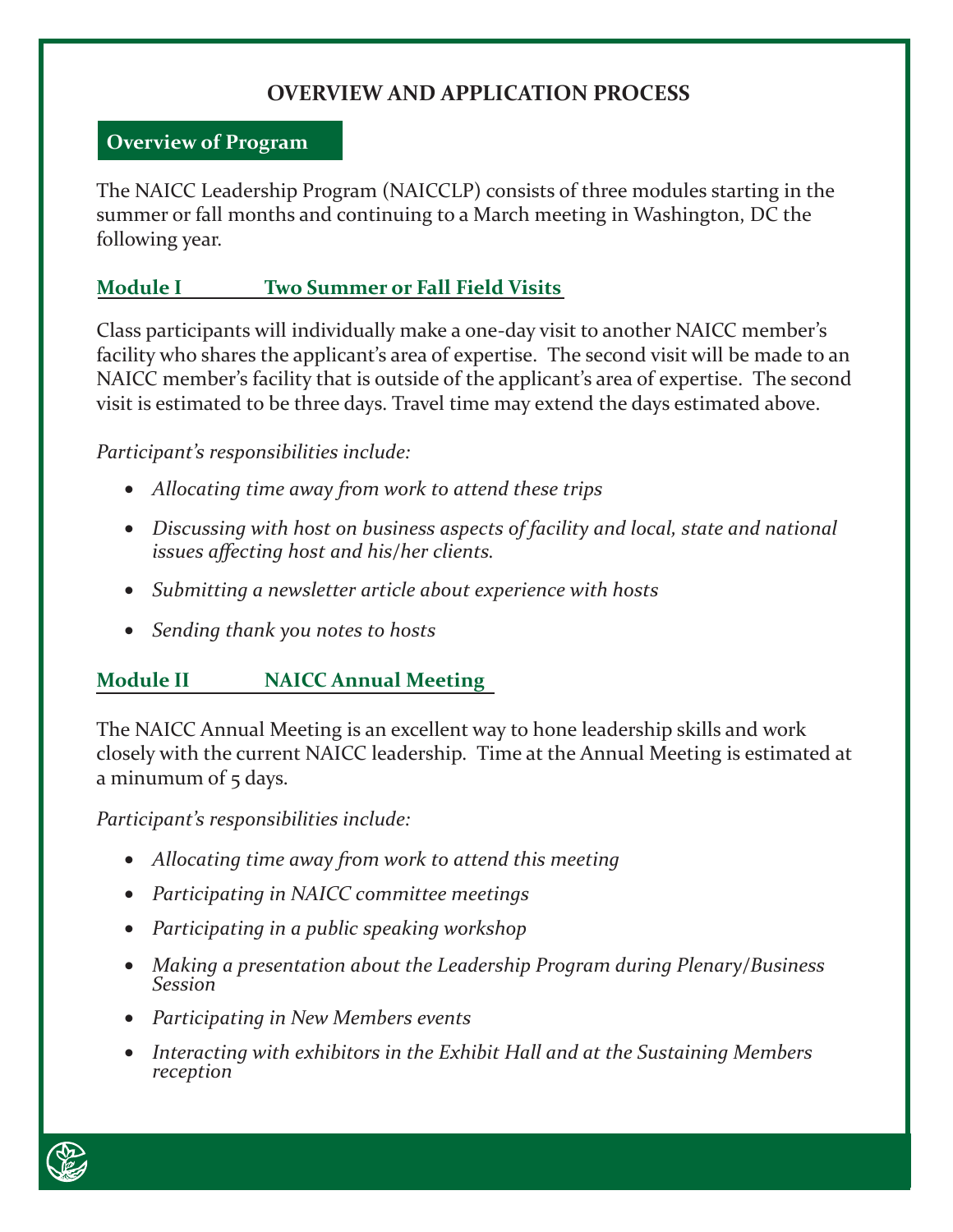- *Moderating a session at the Annual Meeting if necessary*
- • *Collaborating with other participants on a newsletter article about experience*
- • *Assisting members of The Foundation with their silent auction and raffle*
- • *Transportation to and registration for the NAICC Annual Meeting (2 nights lodging will be covered as will spouse registration for this Annual Meeting)*

## **Module III Washington, DC**

This module focuses on promoting NAICC and our profession to policy-makers. Estimated time for the Washington trip is approximately 4 days.

*Participant's responsibilities include:*

- • *Allocating time away from work to attend this meeting*
- • *Participating in a workshop on leadership fundamentals and ethics*
- Visiting with NAICC Governmental Affairs Committee member(s) and reviewing *the Ray Young Washington Leadership video*
- • *Attending Crawfish Boil on the Hill*
- • *Accompanying Executive Board on Hill visits to policy makers*
- Collaborating with other participants on a newsletter article about Module III
- Providing input to the NAICC Executive Board regarding issues discussed on visits *in Module I*

## *Application and Selection Process*

#### **Eligibility**

Applicants must be a member in good standing of NAICC. Four applicants will be selected for each leadership class.

#### **Application**

Completed application consists of Application document (6 pages); signed Acknowledge Page, signed Commitment Pages.

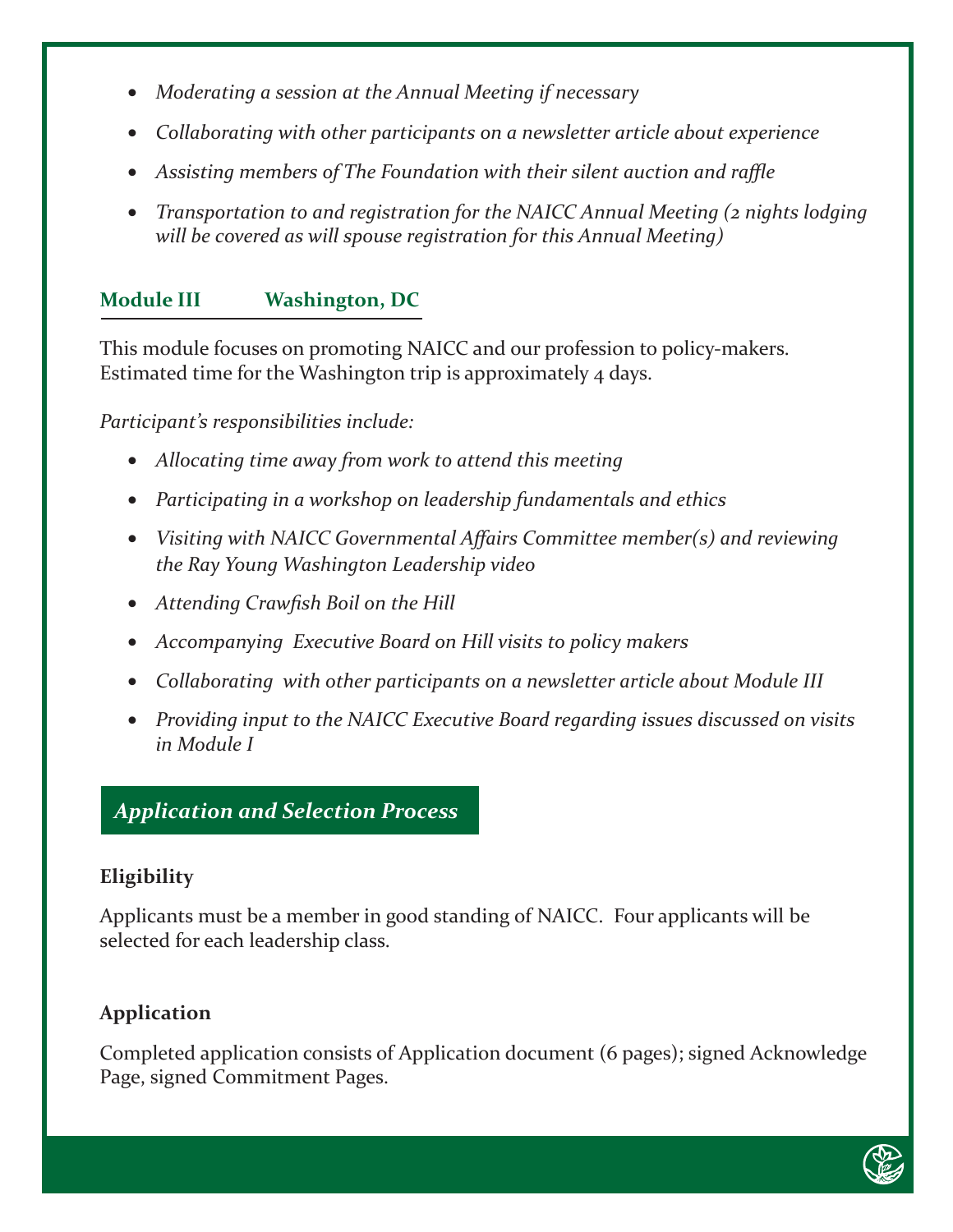#### **Selection Process**

All applications will be reviewed by the NAICC Leadership Program Committee. Four candidates will be chosen and submitted to the NAICC Executive Board for final approval.

The NAICC Leadership Program is for individuals who:

- 1. Are dedicated to NAICC, the crop and research consulting professions and the success of the NAICCLP
- 2. Have a willingness to participate in all activities to learn, grow and promote NAICC
- 3. Have integrity, character and the ability to get along with others

## **Participant Expenses**

Participants are asked to pay a \$500 participation fee to help offset expenses such as printed materials, travel, lodging, and speaker fees.

Payments can be made by check or credit card and are due upon notice of acceptance to the program. Scholarships are available. Check the appropriate box on the application or contact Allison Jones, NAICC Executive Vice President for more details.

Participants are responsible for travel, lodging and registration fees for the NAICC Annual Meeting (Note: two nights lodging will be moved to the NAICC Master Account prior to checkout.)

Other out-of-pocket expenses will be the responsibility of the participant including hotel/travel incidentals (examples: telephone, movies, snacks, bar, non-program meals, Internet use, laundry, etc.), transportation and/or medical insurance needs.

NAICC will be financially responsible for expenses related to travel to and from all events except the NAICC Annual Meeting; all meals designated by NAICC while at destinations (with exception of the Annual Meeting), all promotional and session materials.

## **Deadlines**

| Applications due:       | June $15$      |
|-------------------------|----------------|
| <b>Facility Visits:</b> | Summer or Fall |
| <b>Annual Meeting:</b>  | January        |
| Washington, DC:         | March          |

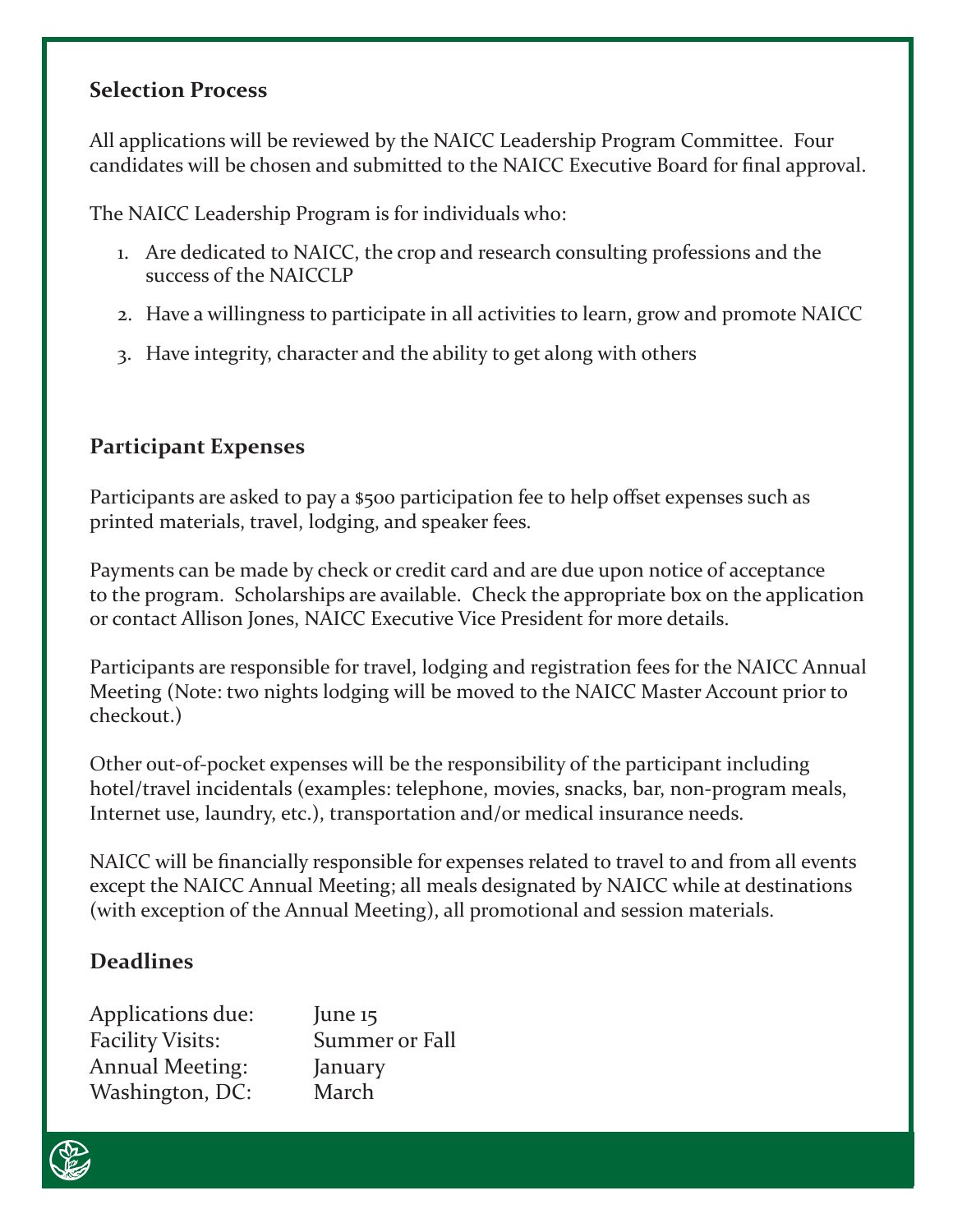#### **Participant Expectations**

It is an honor to be a part of this program and participants are expected to be responsible leaders who project a positive image of themselves, NAICC, their communities, and agriculture. All participants are expected to:

- Attend all seminars tours, and program activities
- Be punctual for all seminars and activities
- Be committed for learning and personal growth
- Be courteous and respectful to class members, speakers, hosts, tour guides, staff, donors, guests, alumni, and program directors
- Interact with class members and participate in program activities such as assignments, presentations, and discussion sessions
- Be willing to listen respectfully to speakers or class members with differing ideas, beliefs, and value systems
- • Complete seminar/program evaluations
- Send thank-you notes to speakers and tour guides
- • Grant permission for use of one's name, photo, and a description of business
- Actively participate in alumni activities following graduation

#### **Code of Conduct**

**Attendance Policy** –Attendance is mandatory for all modules/sessions. Participants agree to arrive on time and stay until the end. Participants are expected to stay overnight at the designated hotel locations unless otherwise approved by NAICC staff. While circumstances may arise that prevent your attendance, there are no excused absences. As developing leaders, you are the ones who will have to prioritize and balance your commitments to your families, your businesses, and your peers. Participants are expected to notify the staff prior to the sessions of any anticipated absences. Participants may be held liable for any hotel/food expenses associated with their absence. Participants who miss more than one seminar may forfeit travel seminar opportunities and may be dismissed from the program without a participant fee refund.

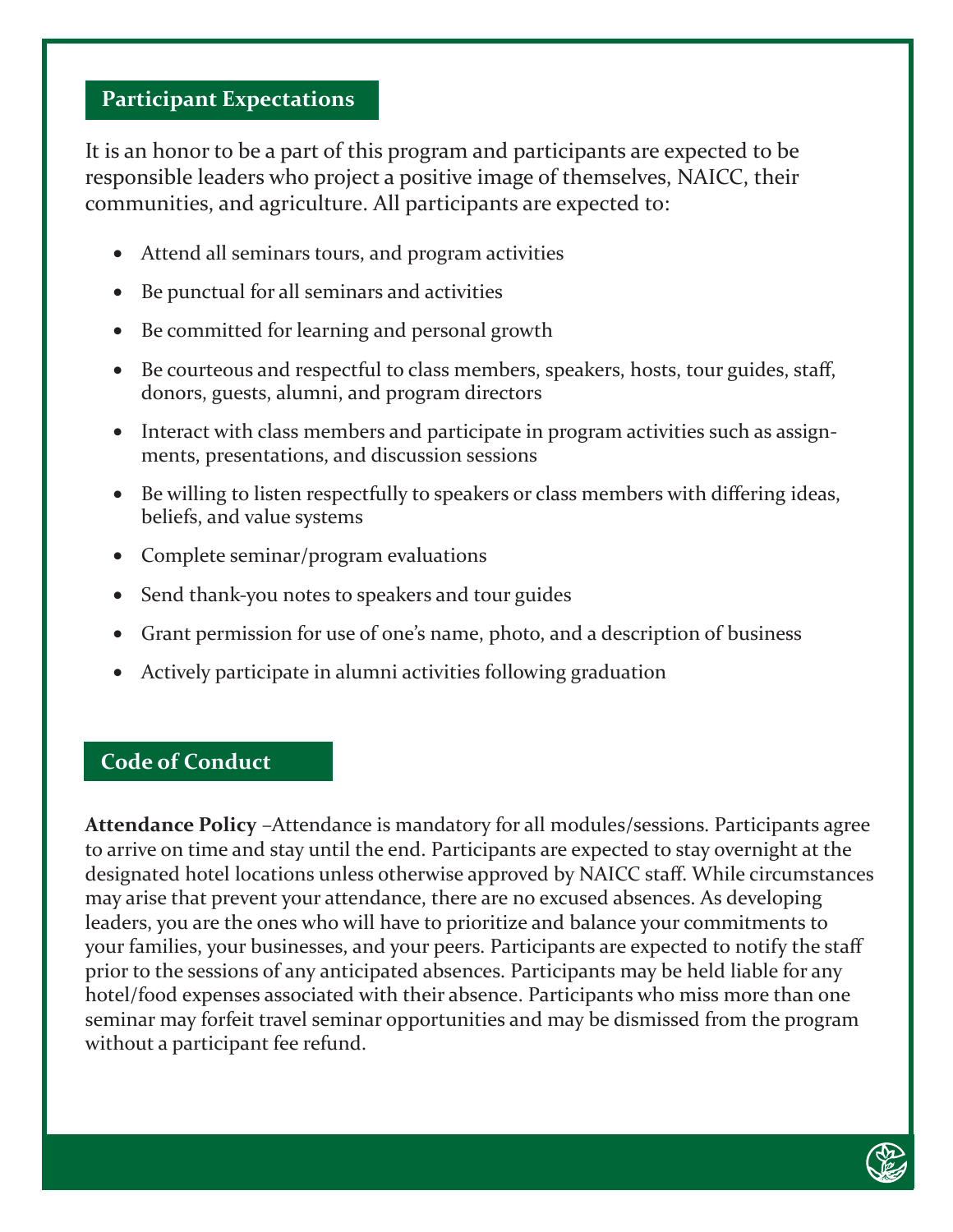**Alcohol Policy** ‐ As leaders and program participants you are representing your state, your industry, and NAICC. Consequently, excessive consumption of alcohol during any scheduled NAICCLP event is unacceptable and grounds for dismissal from the program without participant fee refund.

**Tobacco Products Policy** – Tobacco use during any indoor seminar session is prohibited. Participants are expected to abide by any and all local regulations.

**Electronic Devices** ‐ All electronic communication devices are to be stowed out of sight and out of hearing during formal seminar sessions and study tour presentations. Laptops/ tablets may be used only for program activities during seminar sessions. Participants are free to use their electronics during breaks.

**Dress Code** ‐ Dress and appearance are part of professionalism; thus NAICCLP participants are expected to abide by the following dress codes. Generally, business casual is required for most sessions. Business attire will be required for the Washington, DC trip. For field visits, dress appropriately as situation dictates.

 Business Attire: Men‐coat, tie, dress shirt/pants and dress shoes Women-dress or business suit/slacks, dress shoes

 Business Casual: Men‐casual slacks, khakis, collared shirts, and casual shoes Women-casual slacks, skirts, blouses, polos, casual shoes

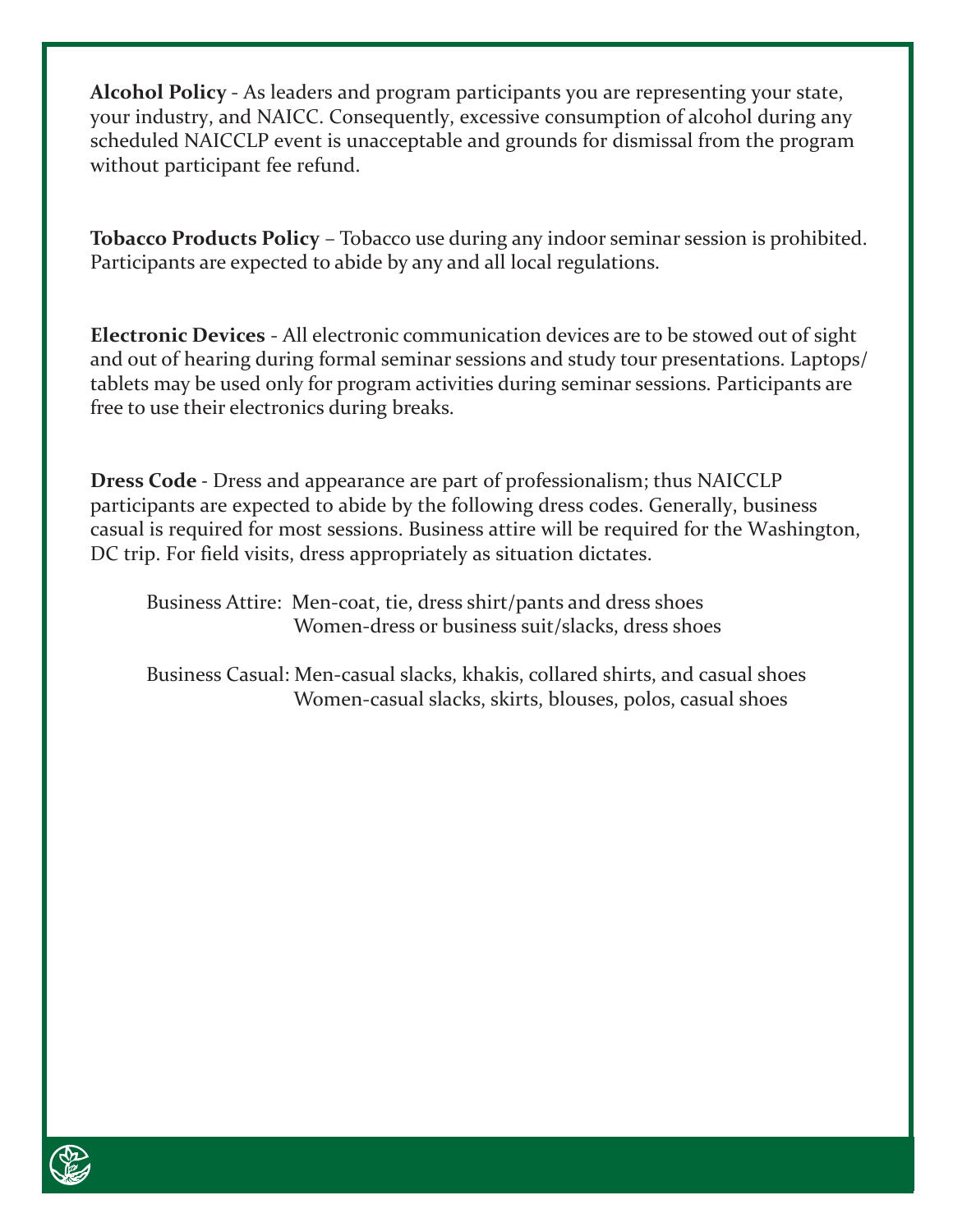| NATIONAL ALLIANCE OF INDEPENDENT CROP<br><b>CONSULTANTS LEADERSHIP PROGRAM</b>                                                  |                    |             |               |  |
|---------------------------------------------------------------------------------------------------------------------------------|--------------------|-------------|---------------|--|
|                                                                                                                                 | <b>APPLICATION</b> |             |               |  |
|                                                                                                                                 |                    |             |               |  |
| PROFESSIONAL SPECIALIZATION: (check all that apply)                                                                             |                    |             |               |  |
| $\Box$ Crop Consultant $\Box$ Quality Assurance $\Box$ Research Consultant                                                      |                    |             |               |  |
|                                                                                                                                 |                    |             |               |  |
|                                                                                                                                 |                    |             |               |  |
|                                                                                                                                 |                    |             |               |  |
|                                                                                                                                 |                    |             |               |  |
|                                                                                                                                 |                    |             |               |  |
|                                                                                                                                 |                    |             |               |  |
|                                                                                                                                 |                    |             |               |  |
| Member of NAICC Since: 1999 Manual Manual Manual Manual Manual Manual Manual Manual Manual Manual Manual Manua                  |                    |             |               |  |
| PERSONAL INFORMATION                                                                                                            |                    |             |               |  |
|                                                                                                                                 |                    | $\Box$ Male | $\Box$ Female |  |
|                                                                                                                                 |                    |             |               |  |
|                                                                                                                                 |                    |             |               |  |
| <b>EDUCATION</b><br>Please list highest level of education achieved                                                             |                    |             |               |  |
|                                                                                                                                 |                    |             |               |  |
|                                                                                                                                 |                    |             |               |  |
|                                                                                                                                 |                    |             |               |  |
| $\mathcal{L}^{\text{max}}_{\text{max}}$ and $\mathcal{L}^{\text{max}}_{\text{max}}$ and $\mathcal{L}^{\text{max}}_{\text{max}}$ |                    |             |               |  |

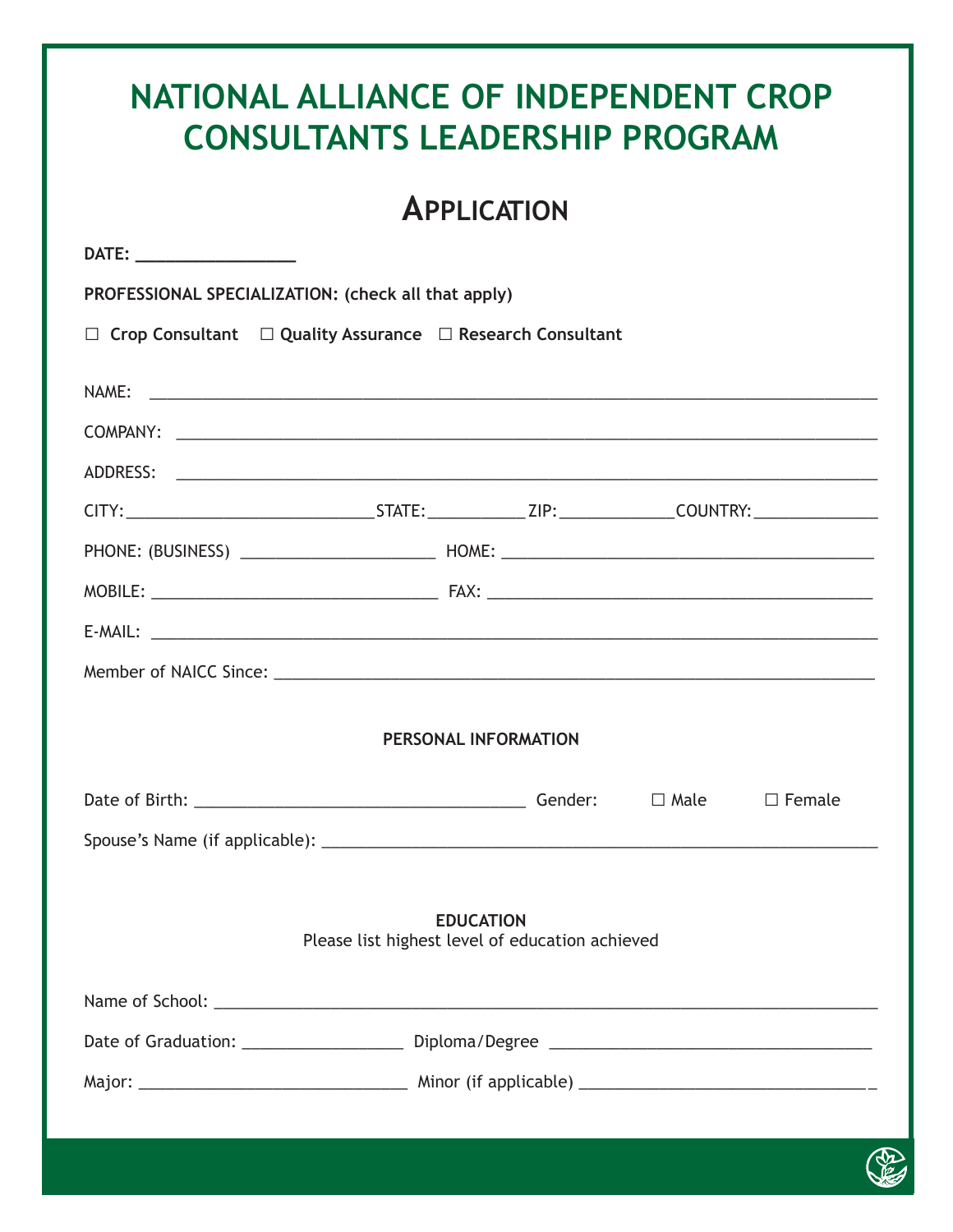**EMPLOYMENT** If you work for a company, what is your position?<br>
<u>If</u> you work for a company, what is your position? **PROFESSIONALISM** List any community services/activities in which you are involved: \_\_\_\_\_\_\_\_\_\_\_\_\_\_\_\_\_\_\_\_\_\_\_\_\_\_\_\_\_\_\_\_\_\_

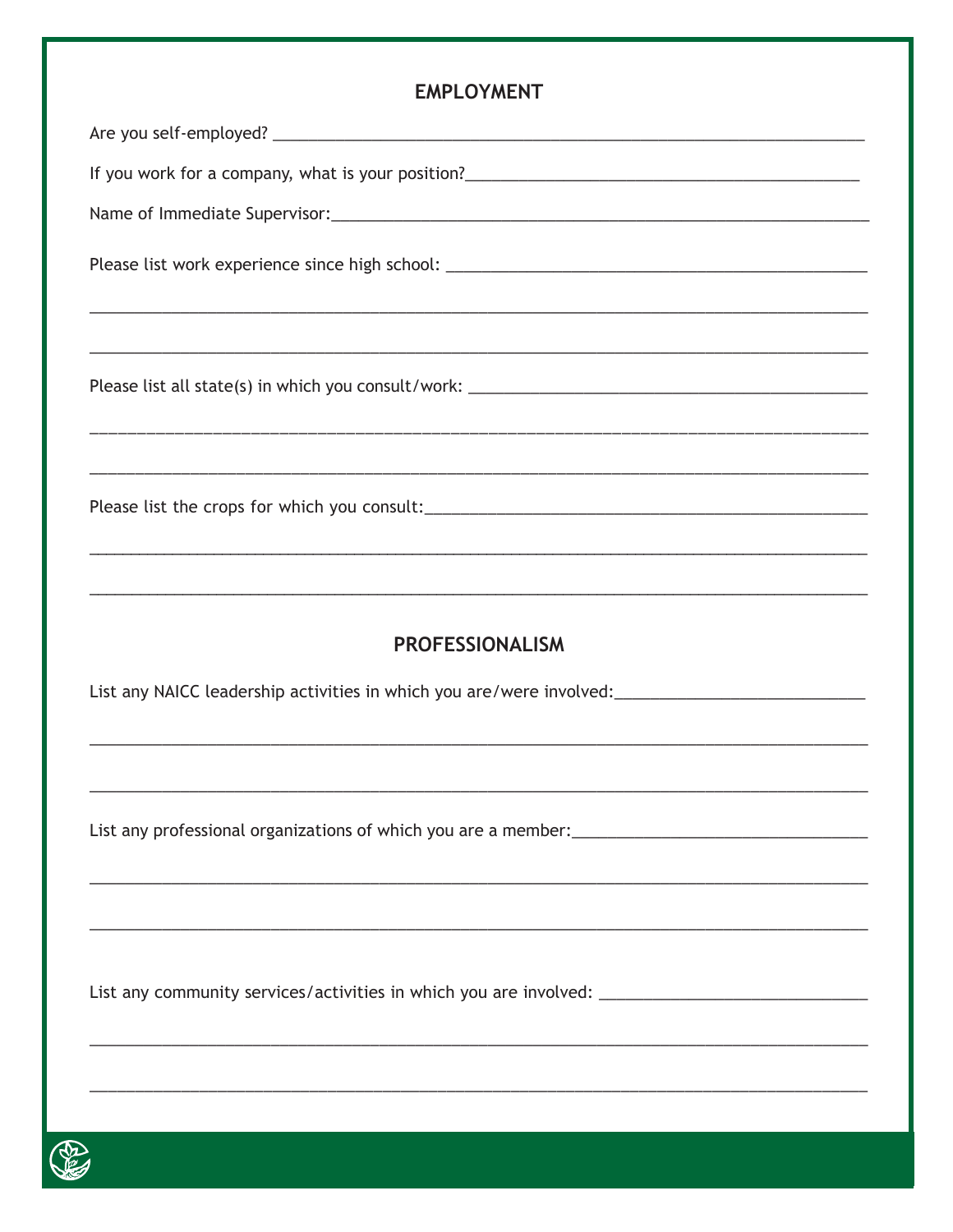List any honors you have received personally and professionally: \_\_\_\_\_\_\_\_\_\_\_\_\_\_\_\_\_\_\_\_\_\_\_\_\_\_\_\_\_\_

#### **ESSAY**

\_\_\_\_\_\_\_\_\_\_\_\_\_\_\_\_\_\_\_\_\_\_\_\_\_\_\_\_\_\_\_\_\_\_\_\_\_\_\_\_\_\_\_\_\_\_\_\_\_\_\_\_\_\_\_\_\_\_\_\_\_\_\_\_\_\_\_\_\_\_\_\_\_\_\_\_\_\_\_\_\_\_\_\_\_

\_\_\_\_\_\_\_\_\_\_\_\_\_\_\_\_\_\_\_\_\_\_\_\_\_\_\_\_\_\_\_\_\_\_\_\_\_\_\_\_\_\_\_\_\_\_\_\_\_\_\_\_\_\_\_\_\_\_\_\_\_\_\_\_\_\_\_\_\_\_\_\_\_\_\_\_\_\_\_\_\_\_\_\_\_

In 250 words or less, please tell us why you are interested in the NAICCLP and how you would expect to use the knowledge and experience gained. You may also attach your essay to this application.

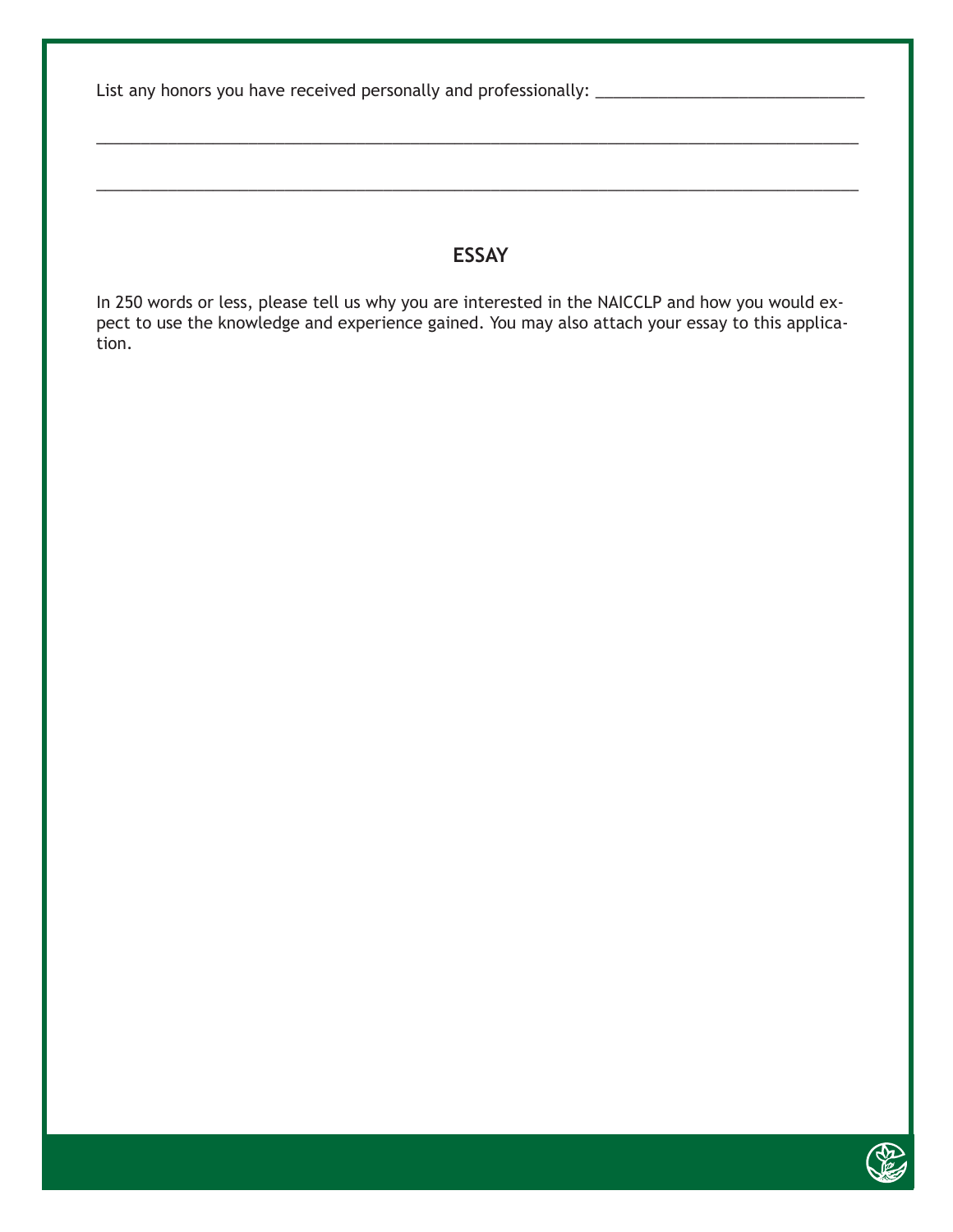## **Acknowledgments**

#### **~ Emphasis on Safety ~**

We are serious about safety. We expect you to be serious about safety also by following the instructions of various tour guides and hosts, by acting prudently, and by using good judgment. NAICCLP offers a wide array of exciting learning opportunities. However, participation does carry a degree of risk and personal responsibility. It is important to read and understand the following caveats.

Although the National Alliance of Independent Crop Consultants (NAICC) has taken precautions to ensure an enjoyable, educational, and safe experience, it is impossible to guarantee absolute safety. There is inherent risk in travel. Conditions at various tour destinations and actions of other parties, such as drivers, event holders, sponsors, and organizers, are beyond our control. By signing below, you acknowledge that the National Alliance of Independent Crop Consultants (NAICC) affiliates are not responsible for the errors, omissions, acts, or failure to act of any party or entity conducting a specific event, tour, or activity as part of this program.

#### **~ Emergency Medical ~**

By signing below, you authorize the National Alliance of Independent Crop Consultants (NAICC) or its authorized designee to obtain emergency medical treatment for you, if needed, as may be deemed advisable. You understand that the NAICC does not provide health insurance for you and that you should carry your own health insurance. You will be financially responsible for any costs of such treatment. Further, by signing you certify that you are physically fit and sufficiently prepared to participate and that you are not disobeying instructions from a qualified medical professional who advises against your participation.

### **~ The Legal Stuff: Waiver & Release of Liability ~**

In consideration for being allowed to participate in the NAICC Leadership Program, you assume responsibility for your own safety and needs and for all of its potential risks. Participation in this program is strictly voluntary, and by signing you acknowledge that you freely choose to participate.

With the intention of being legally bound by this document, the undersigned hereby releases from liability and agrees to indemnify and hold harmless the National Alliance of Independent Crop Consultants (NAICC) and any of its employees, contractors, volunteers, or agents representing National Alliance of Independent Crop Consultants (NAICC). This release is for any and all liability for personal injuries (including death), disability, property losses or damages, property theft, or actions of any kind which may occur as occasioned by or in connection with traveling, activities, or accommodations relating to this program. The undersigned hereby forever acquits and discharges the National Alliance of Independent Crop Consultants (NAICC) and any of its employees, contractors, volunteers, agents, or affiliates of and from any and all actions, claims, causes of actions, loss of services, loss of earnings, costs, demands or damages, on account of or in any way arising out of any and all known and unknown causes which may occur with the aforementioned. By signing, you understand that this document is written to be construed broadly to the maximum extent permissible under applicable law. If any portion is held invalid or unenforceable, then you agree to be bound by the remaining terms.

I CERTIFY THAT I HAVE READ THIS DOCUMENT. I FULLY UNDERSTAND ITS CONTENT. I AM AWARE THAT THIS IS A RE-LEASE OF LIABILITY AND IS LEGALLY BINDING UPON ME, MY AGENTS, AND HEIRS. I SIGN IT OF MY OWN FREE WILL.

\_\_\_\_\_\_\_\_\_\_\_\_\_\_\_\_\_\_\_\_\_\_\_\_\_\_\_\_\_\_\_\_\_\_\_\_\_\_\_\_\_\_\_\_\_\_\_\_ \_\_\_\_\_\_\_\_\_\_\_\_\_\_\_\_\_\_\_\_\_\_\_\_\_\_\_\_\_\_

Applicant's Signature **Date** Date

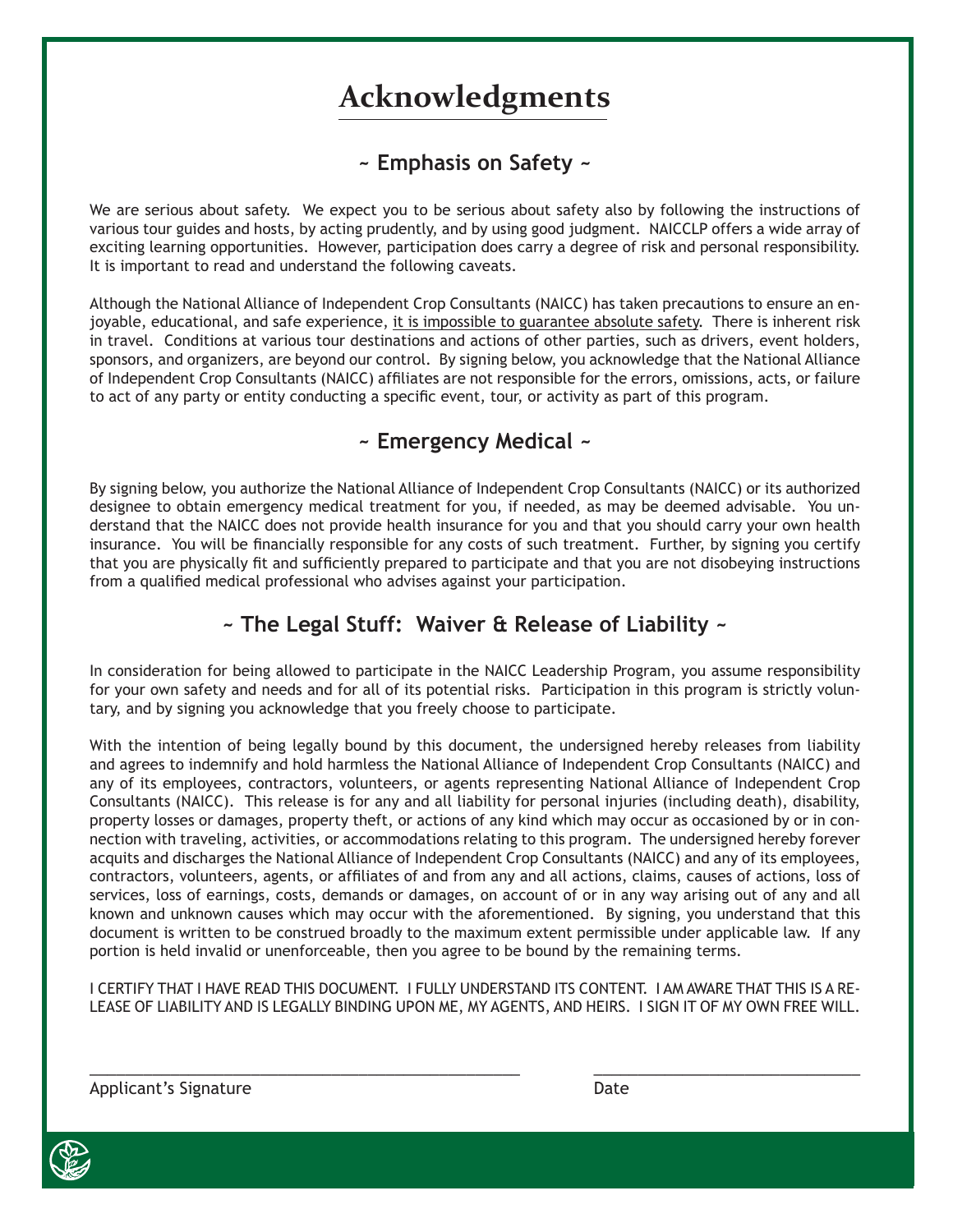#### **PARTICIPATION COMMITMENT**

**Participation Fee Payment** – Please indicate how you will handle the participation fee

\_\_\_ I will personally pay the full amount

\_\_\_ My employer/sponsor will pay the full amount

\_\_\_ My employer/sponsor will pay a partial amount, and I will be responsible for the balance

\_\_\_ I would like information on scholarship assistance

If employer/sponsor is paying part of or the entire fee, please complete the section below:

| _Title: _________________________ |
|-----------------------------------|
|                                   |
|                                   |

All participants are required to attend ALL program sessions in their entirety. Refunds will not be given if participant does not fulfill these requirements.

**Employer Commitment – FOR APPLICANTS WHO ARE NOT SELF-EMPLOYED** please have your immediate supervisor complete the following section.

If **If If**  $\qquad \qquad \qquad$  **If**  $\qquad \qquad \qquad$  is selected to participate in the National Alliance of Independent Crop Consultants Leadership Program, we agree to provide time away from work for him/her to attend all required activities of this program as well as any expenses not covered by the applicant or NAICC.

I have read the materials provided in the National Alliance of Independent Crop Consultant Leadership Program Information and Application packet and am aware of the time and resource requirements of this program.

Signature of employer/supervisor: \_\_\_\_\_\_\_\_\_\_\_\_\_\_\_\_\_\_\_\_\_\_\_\_\_\_\_\_\_\_\_\_\_\_\_\_\_\_\_\_\_\_\_\_\_\_\_\_\_\_\_\_\_\_\_\_

Printed name of employer/supervisor:\_\_\_\_\_\_\_\_\_\_\_\_\_\_\_\_\_\_\_\_\_\_\_\_\_\_\_\_ Title: \_\_\_\_\_\_\_\_\_\_\_\_\_\_\_\_\_\_\_\_\_\_